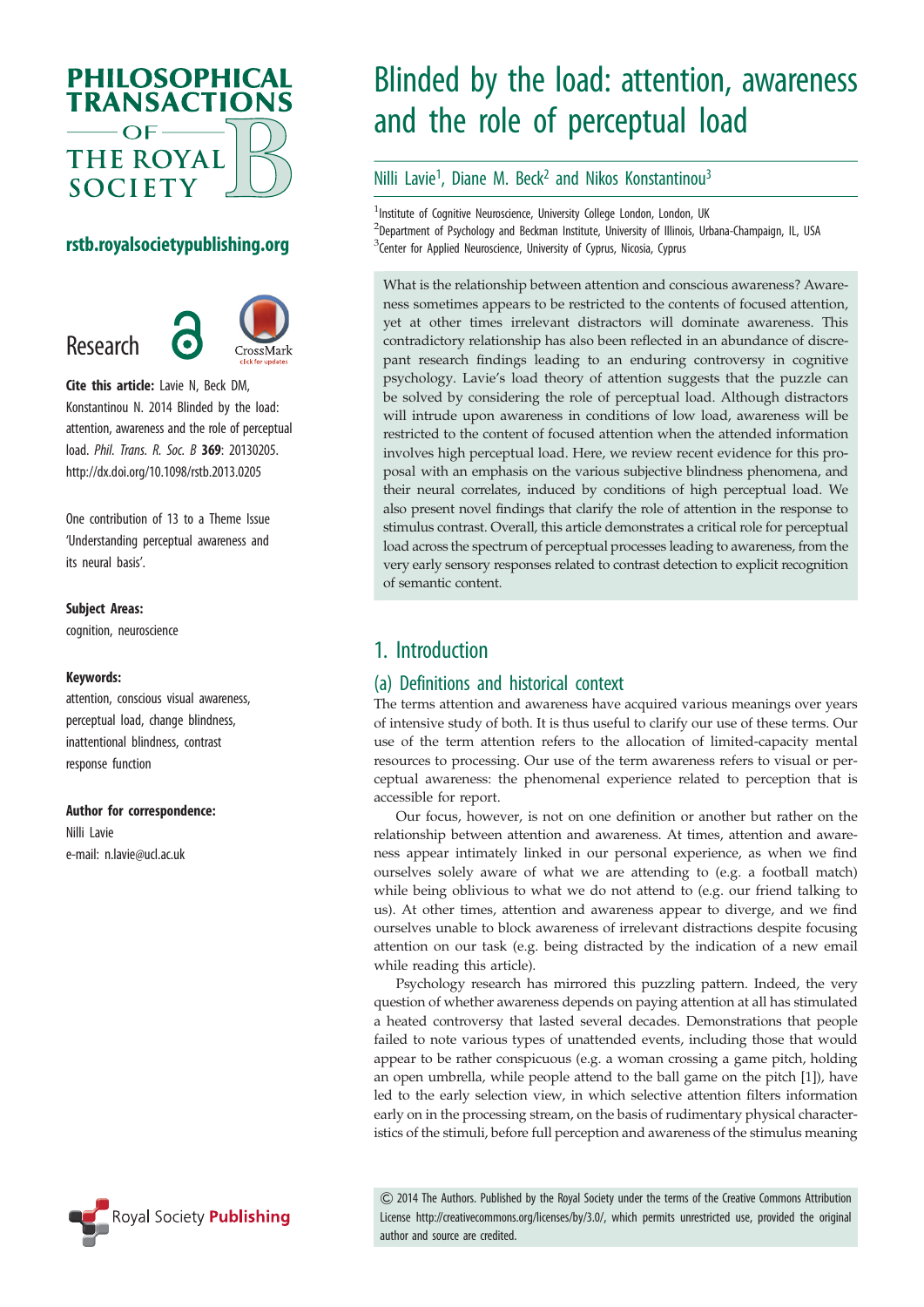can occur. In this view, awareness clearly depends on the allocation of focused attention. The early selection view could not account, however, for other findings that demonstrated intrusions of unattended information into awareness [\[2,3](#page-8-0)]. Such findings led to the opposing late selection view in which attentional selection occurs later in the processing stream, after full perceptual awareness, filtering out irrelevant information from processes such as memory and overt responses [[4](#page-8-0)]. Under this view, failures to note unattended events, which provided support for the early selection view, merely reflected failures of memory rather than perception. Such an account was particularly pertinent as, in most paradigms, participants' reports were collected retrospectively, after the unattended event. Lending support to the early selection view, however, Treisman & Geffen [[5](#page-8-0)] had participants respond immediately to both attended and unattended events (by tapping on the table when targets are presented) but nonetheless found that while participants detected 87% of the attended target words, they only detected 8% of unattended targets. While experiments such as these would provide support for one or the other theory, no consistent pattern emerged. Thus, while the early versus late selection debate stimulated much research, it remained unresolved for many decades (for reviews, see [[6](#page-8-0)–[8\]](#page-8-0)).

#### (b) Load theory

Load theory of attention [\[9,10\]](#page-8-0) has offered a resolution to this debate by viewing the question in a different light, applying a capacity approach which has been rather overlooked in previous theories of selective attention (for discussion, see [[8](#page-8-0)]) to understand the relationship between selective attention and perception. According to load theory, perceptual processing has limited capacity but proceeds automatically in an involuntary, mandatory manner on all information within its capacity. It follows, therefore, that in attended tasks involving a large amount of information, in other words high perceptual load, capacity is fully exhausted by the processing of the attended information, resulting in no perception of unattended information. By contrast, in tasks of low perceptual load, because perception cannot be voluntarily stopped, spare capacity from processing the information in the attended task will inevitably spill over, resulting in the perception of task-irrelevant information that people intended to ignore.

Effective selective and focused attention therefore requires not just active maintenance of a top-down attentional priority for a task-relevant set (e.g. as indicated in the task instructions) but also a high level of perceptual load that will tax all the available capacity (e.g. [[11\]](#page-8-0)). While clear top-down settings are necessary to distinguish relevant from irrelevant information so that higher priority is given to the relevant information, prevention of capacity allocation (spillover) to the irrelevant information can only occur as a natural consequence of reduced availability of perceptual processing capacity under load. $<sup>1</sup>$ </sup>

Load theory not only provides a resolution to the early versus late selection debate, but also clarifies the nature of attention in a theory that allows attention mechanisms to be more fully integrated with theories of awareness. The claim that all perceptual processing has limited capacity refers to both conscious and unconscious processing. Thus, the effects of load are not confined to a specific level of processing: for example, not just to accessibility for report. However, load theory does have clear implications for awareness. For a

stimulus to reach awareness, it needs to receive sufficient processing capacity for its content (e.g. a vertical line over a dot) and meaning (an exclamation mark) to be perceived. Awareness will thus be clearly confined to just the attended task information under conditions of high perceptual load (allowing for early selection effects of top-down attentional selection). In conditions of low load, however, awareness will not be confined to just those stimuli specified by top-down selection settings as 'to be attended to'. Owing to the involuntary nature of perception, irrelevant information that people intend to ignore can reach full awareness under conditions of low perceptual load (resulting in late attentional selection). Load theory thus makes clear predictions for the effects of attention on awareness: awareness will depend on the level of perceptual load of the attended processing.

Note that with respect to the perennial issue of the relationship between attention and awareness, the distinction that load theory makes between top-down attention selection settings, which are under voluntary control, and the involuntary allocation of limited-capacity perceptual resources proves useful. On views that equate attention just with the top-down attention settings, the findings that irrelevant stimuli (for which the top-down attention settings are 'to ignore') can nonetheless reach awareness in conditions of low load may be taken as evidence for awareness without attention. However, with the mechanistic definition of attention in load theory in which selection will depend on whether capacity limits are reached or not, it is clear that in conditions of low load all stimuli are in fact attended, including those specified as irrelevant. Thus in load theory, there cannot be awareness without the allocation of limited-capacity attention; however, attention cannot be equated with intention or the top-down attentional selection settings.

Of course, following the basic rules of propositional logic, 'no awareness without attention' does not imply 'no attention without awareness' nor that attention will always lead to awareness. The allocation of attentional resources to stimuli may not always be sufficient to bring them to awareness, and depriving a stimulus of attention may alter its sensory processing at even an unconscious level (we describe direct evidence for this later on in §6). Thus, attention and awareness remain separate in load theory, despite being closely interlinked in many cases.

In this article, we review the contributions of load theory to understand the relationship between attention, awareness and the related neural activity, while including novel data that demonstrate a novel interaction between perceptual load and the fundamental mechanisms of contrast sensitivity.

# 2. Perceptual load and distractor interference measures

Early work established the effects of perceptual load on perception somewhat indirectly, using measures of distractor interference on the task reaction time (RT). The level of perceptual load in the task can be increased either by presenting a larger number of heterogeneous items to be processed or by increasing the number and complexity of perceptual operations that the task involves (while keeping the number of stimuli constant across the levels of load, see figure  $1a,b$ ). Both types of perceptual load manipulations were found to reduce distractor interference effects. For instance, in response-competition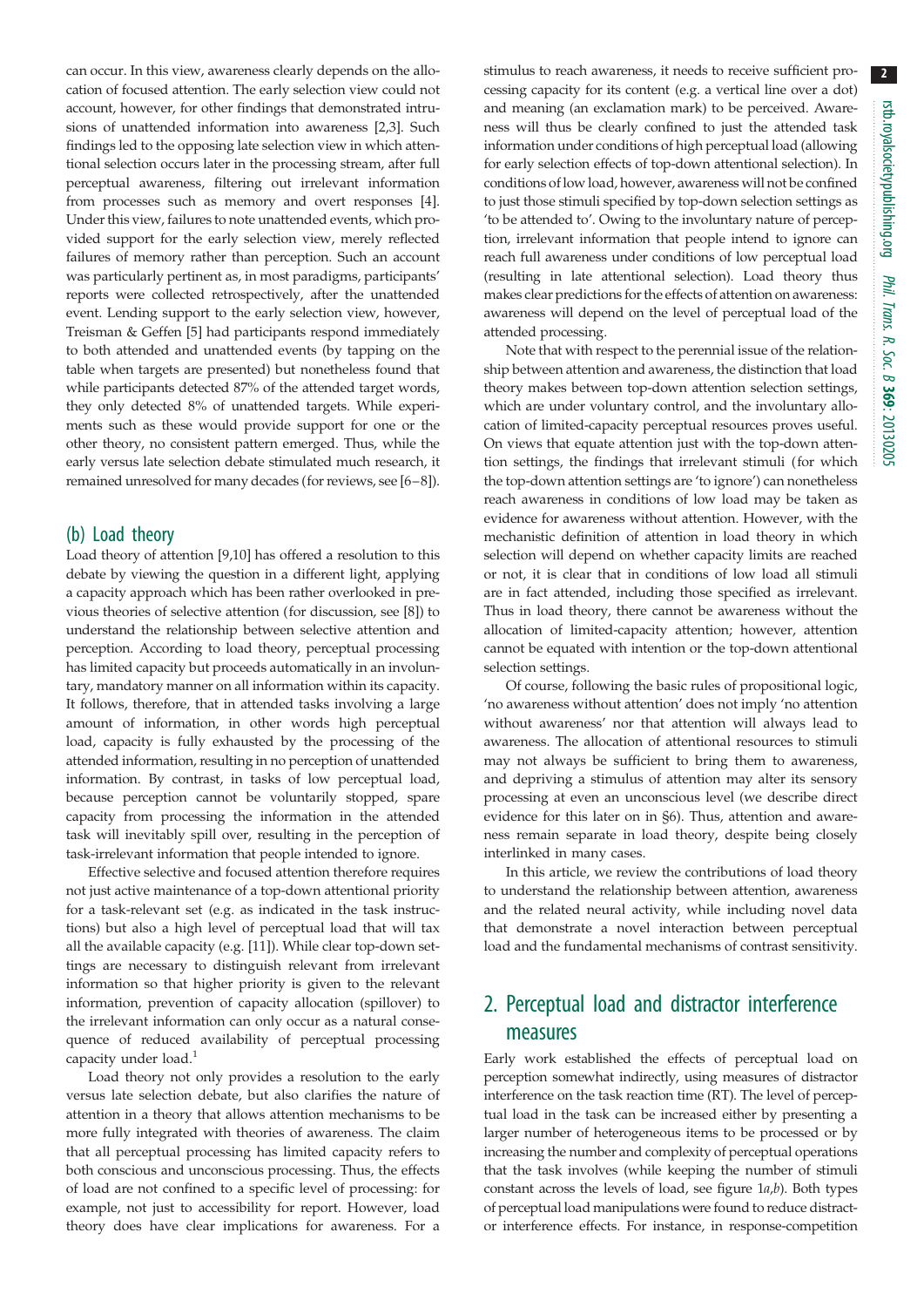<span id="page-2-0"></span>

Figure 1. Schematic of the experiment procedures  $(a,b)$  and results (c) from [\[13\]](#page-8-0). This figure illustrates a load manipulation in which the task varies but the stimuli are identical (a) or the set size of heterogeneous items is increased in a random subset of the trials (b) across low and high loads. A critical stimulus is added on the last trial. Both load (black bars, low load; white bars, high load) manipulations led to a substantial reduction in awareness reports for this stimulus (c). (Online version in colour.)

experiments the extent to which target RT is slowed by the appearance of distractors that are associated with another target response (compared to response-congruent or responseneutral distractors) reflects the cost to distractor processing. Perceptual load was found to significantly reduce distractor response-competition effects [[9,14](#page-8-0)], even when the distractor was presented at fixation [[15](#page-8-0)] as well as negative priming effects (measured for distractors that appear as the target on a subsequent trial, e.g. [\[16](#page-8-0)]). Perceptual load was also found to significantly reduce effects of irrelevant attentional capture: the slowing of target RTs in the presence (versus absence) of salient but entirely irrelevant distractors [\[17\]](#page-8-0)). We note that other types of task load that are not perceptual but instead load top-down processes of cognitive control (e.g. working memory) that are required for active maintenance of the processing priorities in the task can lead to the opposite effect, increasing distractor interference rather than reducing it (owing to reduced control over the task priorities). This contrast clarifies the specificity of the effects on distractor processing to perceptual load per se (see [\[10,11,18\]](#page-8-0) for review of other types of task load).

These effects establish the critical role for perceptual load in determining the efficiency of task performance in the face of distractions. However, they cannot lead to direct conclusions about the effects of perceptual load on conscious perception. The elimination of distractor effects on RT by higher loads might be attributable to reduced distractor intrusions into conscious perception, as the theory predicts, but RT effects are also open to alternative accounts that postulate no role for perceptual load in conscious perception. For example, it is known that priming can result from unconscious processing of the distractors [\[19](#page-8-0)] raising the possibility that both the distractor interference effects in low load and their reduction under high load may reflect various degrees of unconscious processing. Note that while response competition and negative priming can be explained in this way, this interpretation fits less well with the demonstrations of reduced attentional

capture by entirely irrelevant distractors (e.g. cartoon characters, such as Superman) under higher load. As the cartoons are not associated with task responses, their interference with the task RT cannot be attributed to unconscious priming of any of the letter responses in the search task. The effects of irrelevant capture were also recently found to correlate with conscious reports of mind-wandering [\[20](#page-8-0)] in further support of the interpretation that the capture effects reflect intrusions into perceptual awareness, which, by extension, is subjected to modulation by perceptual load (see also Forster & Lavie's [[21\]](#page-8-0) demonstration of the modulation of mind-wandering by perceptual load).

Yet another alternative account of the effects of perceptual load on distractor interference suggests that distractors might always enter awareness, regardless of the level of perceptual load. On this account, the reduced distractor interference effects under higher load might reflect their de-prioritization when the task becomes more difficult (although see Lavie & de Fockert's [[22\]](#page-8-0), demonstration that increased task difficulty with only minimal increase in perceptual load does not lead to reduced distractor interference effects). Thus, the effects of perceptual load on the RT measures of distractor processing can be attributed to processes that are either earlier (e.g. unconscious priming) or later (e.g. de-prioritization of response) than awareness.

# 3. Perceptual load and neural processing related to awareness

Increased perceptual load is associated with a larger signal in fronto-parietal regions [\[23](#page-8-0)–[27](#page-8-0)]. This may reflect a more effective application of the top-down bias in conditions of high load. Importantly, load theory also leads to clear and strong predictions about sensory brain responses to stimuli. Task-irrelevant stimuli should elicit a brain response, even with a top-down bias to ignore them, in tasks involving low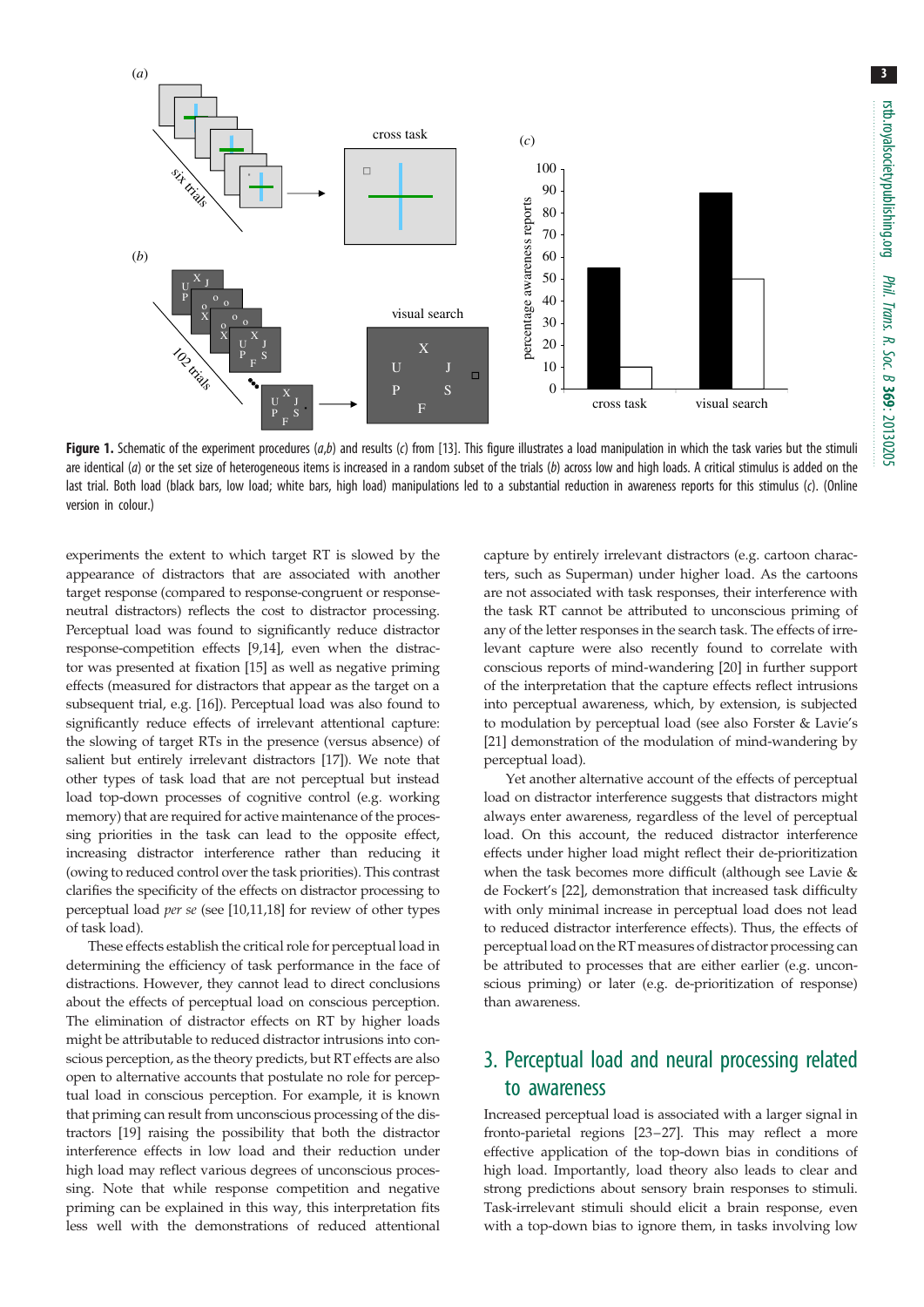<span id="page-3-0"></span>perceptual load. By contrast, high perceptual load should significantly reduce the brain response to task-irrelevant stimuli. Numerous neuroimaging studies provided support for these predictions, showing that the level of perceptual load in the task determines the neural response evoked by a wide range of task-irrelevant stimuli. For instance, sensory signals and activity in ventral visual cortex in response to task-irrelevant letters and images of places and objects can be reduced when subjects are engaged in a high perceptual load task [\[28](#page-8-0)–[31](#page-8-0)]. Moreover, visual cortex responses evoked by visually salient stimuli (e.g. flickering checkerboards, moving dot displays) are also modulated by the level of perceptual load in a task [\[32](#page-8-0)–[34](#page-8-0)]. These modulations can even be found as early as primary visual cortex (V1) and the lateral geniculate nucleus [\[35,36](#page-8-0)]. Furthermore, effects of perceptual load were found on temporally early signals [[37\]](#page-8-0) and within the first 100 ms of processing [\[38](#page-8-0)]. In fact, this last result was obtained with the C1 ERP component which is thought to reflect the initial afference to V1 [\[37,38](#page-8-0)], suggesting that perceptual load is influencing the excitability of V1 such that unattended information is being modulated on first arriving in V1.

Clearly then, distractor processing throughout the visual stream depends on the level of perceptual load. For most theories of awareness, such variation in neural processing is a prerequisite for variation in awareness [\[39](#page-8-0)–[41\]](#page-8-0); awareness is correlated with the extent to which the stimulus activates both early sensory and category-selective areas of visual cortex [[42](#page-8-0)–[49](#page-9-0)].

However, without direct assessment of their effects on awareness reports, the load modulations of neural responses to distractors described above remain suggestive with respect to the role of perceptual load in awareness. So far, only one of the load neuroimaging studies has included a measure of awareness. Rees et al. [[32](#page-8-0)] accompanied their fMRI experiment with a measure of the subjective reports of motion after-effects and found that higher perceptual load not only modulated motion-related activity in V5, but also led to reduced subjective duration of the reported motion after-effect. Evidence that directly ties the effects of perceptual load on the level of visual cortical signal to subjective awareness reports comes from a more recent TMS study. Muggleton et al. [[50](#page-9-0)] measured the intensity of magnetic stimulation over area V5 that was required to elicit the subjective percept of a flash of light (in other words the phosphene threshold), while subjects performed a letter search task under different levels of perceptual load (similar to the search task shown [figure 1](#page-2-0)b). High perceptual load in the search task resulted in increased phosphene threshold and this was true even when participants made the phosphene report first, before the search response, thus ruling out alternative accounts in terms of a greater likelihood of a memory decay under higher load. In addition, these effects were only found within a time period related to the perceptual processing in the task, thus suggesting the effects were not due to general effects of task difficulty, for example, leading to a more conservative response criterion in the high load. Moreover, the effects of perceptual load on the motion after-effect have been recently replicated in a study that used the criterion-free nulling technique to assess the perception of the motion after-effect [\[51](#page-9-0)]. Although the results of these studies are encouraging for our claim that perceptual load is an important determinant of the relationship between attention and awareness, they are confined to the case of visual motion. Some of the other imaging findings described earlier may not necessarily implicate a change in awareness.



Figure 2. Perceptual load and the CRF. (a) Example of high-load displays. (b) Psychometric functions for low- (black curve) and high- (grey curve) perceptual load. The estimated contrast threshold parameter for each psychometric function is also shown in dashed vertical lines (contrast threshold yielding half-maximum performance). Each data point represents the mean across participants. Error bars are  $+1$  s.e.m.

For example, the demonstrations of modulations of V1 response to irrelevant checkerboards under load may be taken on some accounts [[39\]](#page-8-0) to reflect variations of unconscious processing, although note that demonstrations of the critical role of feedback loops between V1 and extrastriate visual areas for perceptual awareness [\[52](#page-9-0)] can also explain how these early modulations by load may be tied to changes in conscious perception. The studies reviewed in §4 directly address the effects of perceptual load on subjective awareness reports for a great variety of stimuli and awareness measures.

# 4. Perceptual load and direct measures of subjective awareness

Direct measures of subjective awareness have been used in a range of paradigms: inattentional blindness, change blindness, attentional blink and signal detection. Perceptual load was found to modulate awareness reports in all these paradigms as we review next.

#### (a) Load-induced inattentional blindness

Cartwright-Finch & Lavie [\[13](#page-8-0)] set out to test directly the effects of perceptual load on subjective awareness reports within the inattentional blindness paradigm [\[53](#page-9-0)]. They manipulated perceptual load in a cross task [\(figure 1](#page-2-0)a) or search task ([figure 1](#page-2-0)b) and found substantial effects of perceptual load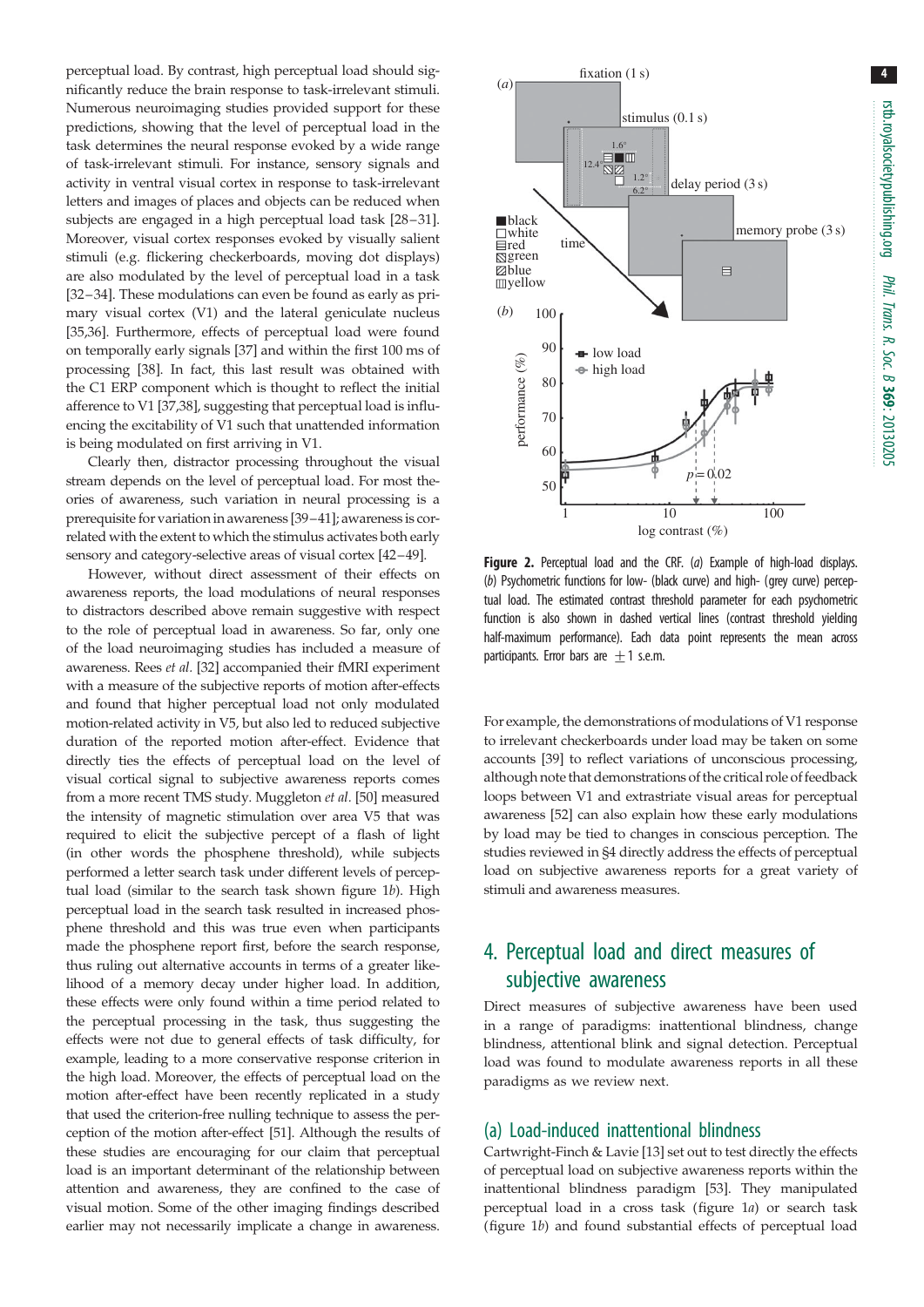on the rates of inattentional blindness reports (figure  $1c$ ). Interestingly, the baseline level of awareness in conditions of low load varied between experiments but the robust modulation by perceptual load remained of similar magnitude.

More recently, a similar result was found for dynamic inattentional blindness displays in which participants tracked moving letters [\[54](#page-9-0)]. When the motion-tracking load was higher (letters moving at higher speeds) fewer participants (32% as opposed to 71%) detected an unexpected cross that moved straight across the screen.

Although these findings are a step in the right direction of determining whether perceptual load determines awareness, the retrospective measure of awareness with a surprise question about an unexpected stimulus, raises the possibility that failures to report the presence of the stimulus may reflect, at least in part, rapid forgetting (i.e. 'inattentional amnesia'; [\[55](#page-9-0)]) of a weakly encoded unexpected stimulus. Another possibility is that the inattentional blindness findings reflect a change in the response criterion, such that people may be more reluctant to admit noticing an unexpected stimulus for which there is only a weak trace in conditions of high perceptual load.

Macdonald & Lavie [\[56](#page-9-0)] therefore devised a visual search plus detection task in which detection is assessed for an expected stimulus (a meaningless squiggle, appearing in the periphery), thus avoiding the delay involved in processing a surprise question. Moreover, in some experiments, participants made their detection response before the search task response, eliminating the concern about rapid forgetting or poorer encoding into memory during the longer response times found under high load. It also rules out the possibility of de-prioritization of the detection response under high load (cf. the alternative accounts in terms of changes in response selection discussed for the measures of distractor effects on RT in §2). This design also afforded a signal detection analysis so that the effects of perceptual load on perceptual sensitivity per se could be assessed independently from any potential effects on the response criterion. The results clearly demonstrated a 'load-induced blindness' phenomenon: despite anticipating and actively attempting to detect the peripheral event, participants had lower perceptual sensitivity  $(d')$  to the peripheral events when the load of the concurrent task was high than when it was low. Carmel et al. [\[57](#page-9-0)] extended these findings to show that high perceptual load in visual search reduces sensitivity for the elementary process of detection of a light flicker, presented at fixation.

The findings generalized to a manipulation that changes the processing requirements from feature detection (low load) to discrimination between conjunctions of features (high load) for the very same rapid stream of visual stimuli presented at fixation. Detection sensitivity for a peripheral 'squiggle' stimulus was reduced under the high-load condition. Moreover, these effects extended also up to 750 ms following the primary RSVP task stimuli, ruling out the possibility that the reduction was owing purely to sensory competition between the two displays [[58](#page-9-0)]. Importantly, in all these studies, perceptual load effects on detection sensitivity were not accompanied by a change in the response criterion, thus supporting the load theory hypothesis that sensory perceptual processing is reduced in conditions of higher load.

In further support of this conclusion are the findings that the disappearance of a target owing to an artificial scotoma (i.e. the process of filling in with a dynamic noise background) is less likely and takes longer in conditions of high versus low perceptual load [[59\]](#page-9-0).

Note that the various forms of load-induced blindness were found regardless of whether the stimulus for which awareness was measured was irrelevant and unexpected [\[13\]](#page-8-0) or was defined as task-relevant and the participants wilfully attempted to detect it [\[56,57,59\]](#page-9-0).The effects of perceptual load thus are independent of task-relevance, intention (whether to detect or to ignore), or expectancy. Indeed studies that directly compared relevant and irrelevant distractors of different levels of expectancy [[17](#page-8-0)] report equal modulations by load for both.

#### (b) Perceptual load effects on the 'attentional blink'

Perceptual load has also been shown to increase the magnitude of failures of awareness owing to a form of a psychological refractory period termed the attentional blink (AB): the reduced rates of awareness for the second of two targets presented within half a second in a rapid visual stream. Higher perceptual load in the processing of the first target (e.g. requiring discrimination as opposed to detection in low load or discrimination in the presence of incongruent flanking items versus congruent ones in lower load) leads to a greater rate of AB [[60](#page-9-0)–[63\]](#page-9-0). Moreover, higher perceptual load is thought to cause AB at an earlier perceptual locus compared with the AB in conditions of low perceptual load. For example, although both high and low load targets produced an AB, only higher load eliminated the N400 signature of semantic processing of the second target [\[61](#page-9-0)]. Thus, while the locus of the AB effect on awareness is typically thought to be post-perceptual, attributed, for example, to interference with encoding into working memory [[64\]](#page-9-0) or with entering into the fronto-parietal 'global work space' network [\[65](#page-9-0)], higher perceptual load can lead to an earlier locus of AB. These results are consistent with our suggestion that perceptual load effects on inattentional blindness are due to reduced detection sensitivity, and extend the effects of perceptual load to later perceptual processes of sematic identification within a rapid serial stream.

### (c) Perceptual load and awareness of natural scenes and objects of socio-biological significance

Some studies have reported that the gist of a natural scene (e.g. beach versus mountain) appears immune to inattentional blindness [\[53](#page-9-0)] and that detection of the presence of an animal in a scene did not suffer from a dual-task cost even under conditions that were shown to impair detection of letters [\[66](#page-9-0)]. This type of findings led some researchers to claim that awareness does not require attention (see [\[67](#page-9-0)] for discussion). How do we reconcile this with the load theory claim that all perceptual processing is subject to capacity limits and thus depend on selective attention? Furthermore, how can the meaning or gist reach awareness if inattention under high perceptual load reduces early visual processing related to detection sensitivity for elementary visual properties [\[56](#page-9-0)], which is presumably necessary for detection of the scene meaning? This apparent conflict can be explained by suggesting that both the gist of a natural scene and objects of high socio-biological significance (e.g. faces) are inherently primed and so require a lower activity threshold to be perceived. Feedback loops between inferior temporal cortex and earlier regions can sensitize the early regions (e.g. striate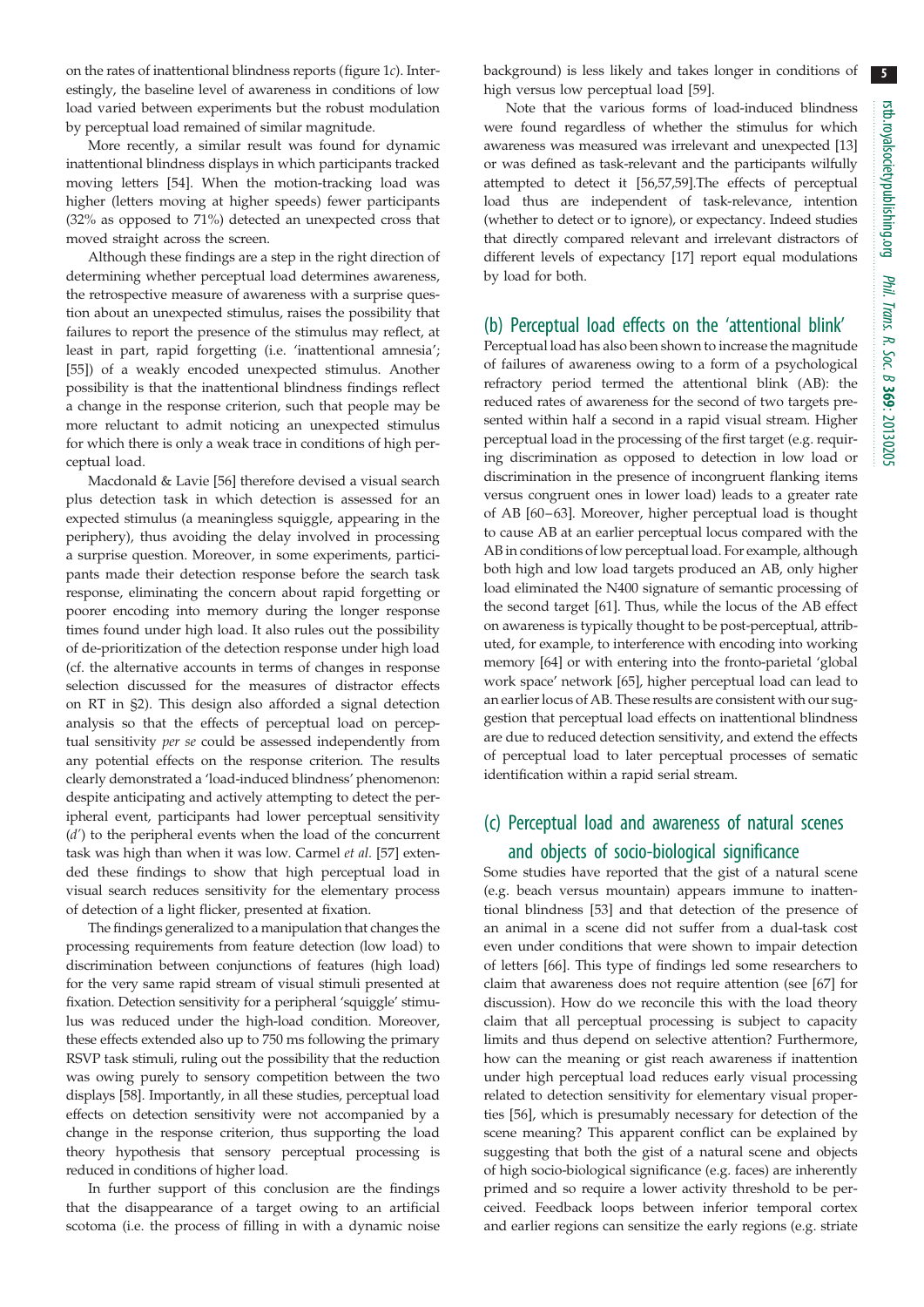cortex) to detect patterns consistent with these primed stimuli, allowing them to reach awareness under conditions of reduced availability of attention that typically would preclude awareness for other objects.

However, if all perceptual processing is subjected to capacity limits, as load theory proposes, including stimuli of socio-biological significance, then processing of even these stimuli should be impacted by sufficiently high load. In other words, if high perceptual load reduces both the signal in one area and weakens the strength of vertical connections that mediate feedback loops between areas, then awareness for primed stimuli would also be reduced when the load is high enough. Indirect support for this suggestion comes from the findings that awareness of natural scenes does depend on attention in tasks that appear to involve a higher level of perceptual load (e.g. higher set sizes or more rapid presentation rate compared with the earlier studies; see [\[68](#page-9-0),[69\]](#page-9-0)). More direct support for this claim comes from a recent study [\[70](#page-9-0)] that varied the level of perceptual load in a motion-tracking task and found substantial reduction in the perception of the natural scene background in conditions of higher perceptual load (involving higher speed compared with the low-load conditions).<sup>2</sup>

Our account helps also to reconcile the findings that change blindness (the failure to detect a change between two images across some form of visual disruption (e.g. a screen flicker or 'mud splashes' [[71\]](#page-9-0)) is often found for natural scenes as well as for human faces [\[46,72](#page-9-0)]. The visual disruption obscures the luminance transient that would normally call attention to the change. Moreover, in the 'mud splashes' paradigm the disruptions in the form of additional transients, do not overlap with the location of the change. This is suggestive of a role for attention in this phenomenon, (with the disruptions serving to draw attention away from the changes), but it does not speak to the role of perceptual load. However, the natural scenes used in most change blindness experiments are typically rich in detail and so appear to involve a high level of perceptual load. More direct support for the role of perceptual load was found in studies that showed that a higher display set size leads to greater rates of change blindness [\[73](#page-9-0),[74\]](#page-9-0); however, as these studies varied the set size of the stimuli that are the candidates for change their effects might be attributed to increased decision uncertainty in the higher set sizes rather than any change in perceptual awareness. More direct support for the role of perceptual load in awareness or blindness for change comes from a study that assessed change detection for images of faces or places that flanked a letter search display (see [\[75\]](#page-9-0) for a preliminary report). Perceptual load was varied in the letter search task in a similar manner to that depicted in [figure 1](#page-2-0)b. On change trials, one of the face or place images changed to another image from the same category. The pair of successive displays cycled twice (a 'two-shot' instead of 'one-shot' paradigm) in order to avoid floor level performance. As predicted, greater rates of change blindness occurred during high perceptual load. Note that because perceptual load was varied for a separate letter task, these effects can be more clearly attributed to limited-capacity attention allocation, rather than to increased clutter which may cause low-level visual interference (e.g. lateral masking) or increased decision uncertainty (with greater number of stimuli that could potentially change) in the high-load condition.

# 5. Perceptual load and the contrast response function

The fact that phenomena of subjective blindness under high perceptual load are also associated with neural modulations of primary visual cortex raises the interesting possibility that perceptual load effects might be akin to turning down the contrast of a stimulus. This, then, would be a fundamental limit on awareness; perceptual load may turn down the contrast of an unattended stimulus rendering it less visible. If this were the case, then it could explain the various phenomena of load-induced blindness described above. To investigate this possibility, we examined the effects of perceptual load on the contrast response function (CRF). By plotting the psychometric function relating stimulus contrast to discrimination sensitivity under different levels of load, we can establish how perceptual load might affect visual processing of stimulus contrast. The hypothesis that perceptual load might reduce visual cortex response to contrast would predict a rightward shift in the CRF, so that in conditions of higher perceptual load the stimulus requires a higher level of contrast to be detected compared with conditions of low perceptual load: an effect of reduced contrast gain. Alternatively, the effects of perceptual load might be independent of those of stimulus contrast, in which case high perceptual load might only reduce the level of response gain at each level of contrast (resulting in a lower asymptote and shallower slope of the CRF but no rightward shift).

Previous studies of the effects of attention on the CRF have typically assessed the effects of spatial cuing [[76,77\]](#page-9-0) but have not varied perceptual load. Of greater relevance to our question are two studies that compared the CRF in single- versus dualtask conditions, which required the participants to perform the contrast detection task concurrently with another task: either an additional oddball detection task [[78\]](#page-9-0) or an RSVP task [[79\]](#page-9-0). While they both showed a reduced response gain in the dual (versus single) task conditions only, Huang & Dobkins [[79\]](#page-9-0) also found reduced contrast gain in the dual-task conditions. Although differences in the contrast ranges used in the studies may contribute to the difference in results, the arguably more demanding RSVP task used by Huang & Dobkins [\[79](#page-9-0)] raises the possibility that high perceptual load would reduce contrast gain. In both of these studies, however, the dual- but not single-task conditions confounded attention with a delay in the response to the contrast task (in order to first accommodate the central task response). Thus, the effects of dual (versus single) task on the CRF may be owing, in part, to the rapid forgetting and deprioritization of the CRF task, in addition to or instead of an effect of perceptual load. Therefore, to assess the effects of perceptual load on the CRF without confounding the effects of deprioritization or rapid forgetting we designed a novel perceptual load task in which participants performed an orientation-discrimination task (for Gabor patches of differing contrasts) while encoding into short-term memory either just the colour feature of a single square (low load) or the conjunction of colour and location for a set of six squares (high load, see figure  $2a$ ). In this way, the task remained a dual task under both of the load conditions, and perceptual load was varied at the time that the peripheral Gabor patch was presented; however, the participants responded immediately to the orientation task, whereas the effectiveness of the perceptual load manipulation was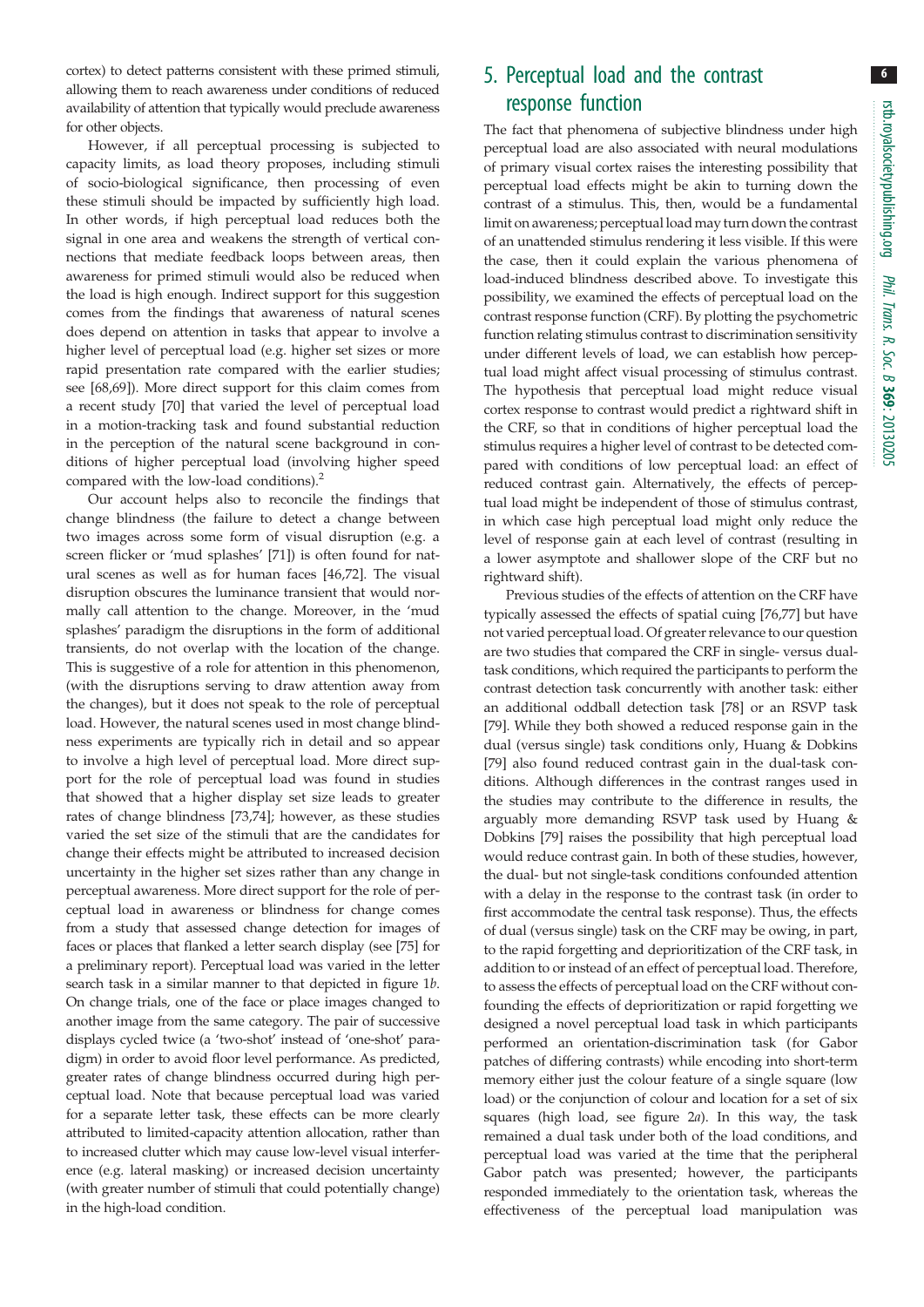measured upon the appearance of a memory probe following a delay. Note that as the primary task required continuous maintenance of the memory set throughout the whole trial period, subjects could not just serially perform first the encoding task, then the CRF task. Instead, they clearly had to share attention between the two tasks.

#### (a) Method

#### (i) Participants

Fourteen University College London students (aged 20–35 years) were paid for their participation.<sup>3</sup> All participants had normal or corrected-to-normal vision and no colour blindness.

#### (ii) Stimuli and procedure

[Figure 2](#page-3-0)a depicts the stimuli and procedure for this experiment. Trials started with a 1 s presentation of a fixation cross followed by a 100 ms presentation of a stimulus display, which contained a set of one (low load) or six (high load) coloured squares  $(0.38^{\circ} \times 0.38^{\circ})$  randomly placed on a 3  $\times$  3 grid (1.38 $^{\circ} \times$  1.38 $^{\circ}$ ) centred at fixation. Each square was of a different colour, chosen randomly from black (less than  $0.01$  cd m<sup>-2</sup>), blue  $(x = 0.15, y = 0.07; 29.05 \text{ cd m}^{-2}), \text{ cyan} (x = 0.20, y = 0.27;$ 69 cd m<sup>-2</sup>), green ( $x = 0.27$ ,  $y = 0.59$ ; 65.84 cd m<sup>-2</sup>), magenta  $(x = 0.28, y = 0.14; 48.20 \text{ cd m}^{-2}), \text{ pink} (x = 0.32, y = 0.30;$ 69.14 cd m<sup>-2</sup>), red ( $x = 0.62$ ,  $y = 0.33$ ; 39.56 cd m<sup>-2</sup>), white (77 cd m<sup>-2</sup>) and yellow ( $x = 0.40$ ,  $y = 0.49$ ; 73.61 cd m<sup>-2</sup>).

The stimulus display also contained a tilted Gabor in the periphery for the orientation-discrimination task. The Gabor patch (sinusoidal grating of 3 cpd enveloped in a Gaussian window, tilted left or right) was presented with equal likelihood within a left or right columnar bar (vertical length: 12.4°; horizontal eccentricity from midline:  $6.2^{\circ}$ ) with the exact location within the columnar bar randomly assigned. The tilt angle of the Gabor patch was individually assessed for each participant with a staircase procedure prior to the main experiment using an accelerated stochastic approximation method obtaining target-contrast estimates that resulted in approximately 75% accuracy rate [[81\]](#page-9-0). In order to capture the full psychometric function, the method of constant stimuli was used; the Gabor contrast was randomly chosen in each trial from a set of eight contrasts (0.1, 7.3, 14.4, 21.6, 35.9, 43.1, 66.5 and 90%) with an equal number of contrasts across all trials.

Following the stimulus display, participants were given up to 2.5 s to respond with their left hand as to whether the Gabor was tilted clockwise (index finger) or counter-clockwise (middle finger), followed by a 500 msec blank screen. Next, a memory probe appeared for up to 3s (or until response) comprising one coloured square either in the same location as the single item from the memory set (low load) or in any of the memory set locations (high load). Participants indicated with a right-hand response whether the colour of the memory probe matched that of the memory set item that appeared at the same location as the memory probe (index finger indicated 'same', middle finger indicated 'different', each condition 'equally likely'). Following an incorrect memory response, 'WRONG memory response' appeared above fixation. Responses to the two tasks were not speeded. Participants completed six 64-trial runs (following one practice run), resulting in a total of 384 trials (192 trials per load condition). The perceptual load condition

was blocked in eight-trial blocks (counterbalanced in an ABBABAAB fashion) within each run.

#### (b) Results and discussion

Accuracy rates in the visual short-term memory task decreased significantly from the low-  $(M = 95\% , s.d. = 3\%)$ to the high- ( $M = 64\%$ , s.d. = 4%) load condition,  $t_{13} =$ 29.65,  $p < 0.001$ ,  $d = 1.91$ , indicating that the high-load condition was more difficult. Moreover, a two-way ANOVA on visual short-term memory accuracy rates as a function of load (low, high) and orientation-discrimination accuracy (correct, incorrect) showed no effect of orientation-discrimination accuracy nor an interaction  $(F < 1$  for both), thus confirming that subjects prioritized the visual short-term memory encoding over the orientation-discrimination as instructed.

To assess whether the effects of perceptual load on visual detection are consistent with contrast gain or response gain, the data from each participant were fitted to the Weibull contrast response model.  $\psi(x; \alpha, \beta, \gamma, \lambda) = \gamma + (1 - \gamma - \lambda)$  $F(x; \alpha, \beta)$ , where x is the stimulus contrast,  $\alpha$ ,  $\beta$ ,  $\gamma$ ,  $\lambda$  are the fitted model parameters which determine the shape of the psychometric function, and F is the Weibull function:  $F(x; \alpha, \beta) = 1 - \exp(-(x/\alpha)^{\beta})$ , with  $x \in (-\infty, +\infty)$ ,  $\alpha \in (-\infty, +\infty)$ ,  $\beta \in (-\infty, +\infty)$ . The contrast threshold  $(\alpha,$ alpha), the slope  $(\beta, \text{beta})$  and the asymptote  $(\lambda, \text{lambda})$ of the CRF were left to vary freely and estimated separately for the low- and high-load conditions. Gamma  $(y)$ represented the chance level and was set at 0.50.

Fits were performed using maximum-likelihood estimation. Goodness-of-fit was assessed with deviance scores, which were calculated as the log-likelihood ratio between a fully saturated model and the data model. This analysis confirmed good fits in all participants, as indicated by cumulative probability estimates of the obtained deviance scores (all  $p$ -values  $< 0.05$ ).

[Figure 2](#page-3-0)b shows the group-average psychometric functions and their Weibull fits for the low- and high-load conditions. A comparison of the estimated individual contrast thresholds  $(\alpha)$  between low and high load confirmed a significant increase in the contrast threshold from the low-  $(M = 18\%, s.d. = 8\%)$  to high-load condition ( $M = 27\%$ , s.d. = 13%),  $t_{13} = 2.64$ ,  $p =$ 0.023,  $d = 0.79$  ([figure 2](#page-3-0)b). Importantly, the same analysis did not reveal any significant differences on the estimated asymptotes (low load,  $M = 80\%$ , s.d.  $= 7\%$ ; high load,  $M = 79\%$ , s.d. = 9%,  $t_{13} = 0.20$ ,  $p = 0.85$ ,  $d = 0.07$ ) or the slope (low load, Mdn = 4.21, s.d. = 42.54; high load, Mdn =  $4.41^{3}$ , s.d. = 46.08),  $t_{13} = -0.27$ ,  $p = 0.79$ ,  $d = 0.08$ ; of<sup>4</sup> the psychometric function between the two conditions.

These results demonstrate that high perceptual load shifts the CRF to the right without affecting the slope and the asymptote of the psychometric function. This finding is consistent with the predictions of the contrast gain model and indicates that perceptual load interacts interchangeably with contrast. Note that as in many of the previous load studies reviewed above, our manipulation of load in a colour- and locationbased task did not change the feature relevance of the CRF task (which concerned contrast and orientation). This suggests that our effects cannot be accounted for in terms of reduced feature-based attention (which should only lead to an effect on response gain, see [\[78](#page-9-0)]), but instead are caused by the increased demand on perceptual capacity in the high-load conditions.

Our findings that perceptual load can reduce the contrast gain, an effect equivalent to a reduction in the effective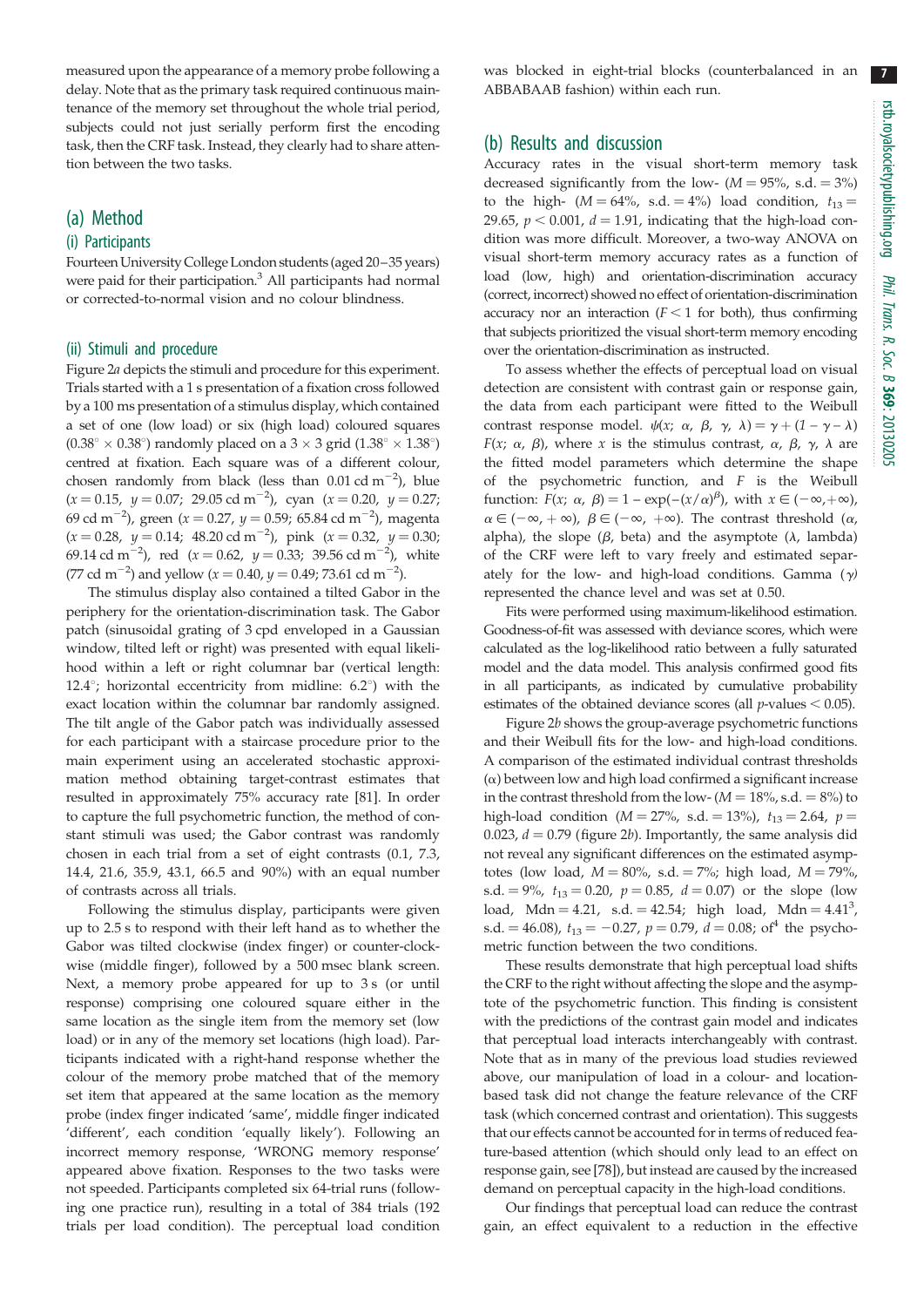stimulus contrast, suggest a viable mechanism for the various effects of load-induced blindness (§4) in terms of reduced neural sensitivity to contrast, in conditions of high load.

# 6. Perceptual load and unconscious processing

It is useful at this point to make a clear distinction between the possibility that attention serves as a gateway specifically for awareness (as defined in §1a as a phenomenological perceptual experience that is accessible to conscious report) and the possibility that attention is the gateway to all sensory processing of stimuli from its very early stages, including those that are unconscious.

Although all the studies reviewed so far show that high perceptual load reduces the level of perceptual awareness, and as such are open to both interpretations, in load theory the effects of perceptual load should not be confined to awareness. The competition for limited-capacity perceptual and neural representation resources should not be restricted to just conscious representations.

To address directly the effects of perceptual load on unconscious processing, Bahrami et al. [[82\]](#page-9-0) manipulated perceptual load in an RSVP task presented at fixation and measured V1 responses to stimuli that were rendered effectively invisible with the continuous flash suppression (CFS) method [\[83](#page-9-0)]. Despite the fact that the stimuli remained invisible under both load conditions, V1 responses to these invisible gratings were significantly reduced with higher perceptual load in the task. Bahrami et al. [[84](#page-9-0)] have also demonstrated that high perceptual load reduces orientation adaptation for orientation stimuli that were again suppressed from conscious awareness with the CFS method.

Previous attempts to investigate whether unconscious processing of orientation depends on attention lead to discrepant results; for example, a manipulation of spatial attention was found to either reduce [[85\]](#page-9-0) or have no effect on [[86\]](#page-9-0) orientation adaptation for stimuli rendered unconscious during adaption. These inconsistencies underscore the importance of considering perceptual load in assessing the effects of attention. The earlier studies simply asked participants either to attend to or away from the unseen adaptor. Perceptual load theory predicts that such requests will not be sufficient to modulate processing of the unseen stimulus. Instead, effects of attention on unseen (or seen) ignored stimuli will only be observed when resources are sufficiently engaged by another task or stimulus and thus unavailable to the stimulus in question. By varying the perceptual load of a task, Bahrami et al. [\[82,84](#page-9-0)] showed clear effects of attention on unconscious processing. Indeed, Bahrami et al. [\[84](#page-9-0)] used the same CFS method as Kanai et al. [\[86](#page-9-0)] to render the orientation stimuli invisible during adaptation; thus the contrasting findings can be safely attributed to the manipulation of perceptual load rather than other factors, for example, the effectiveness of the method used for suppression from consciousness.

These findings challenge some proposals that equate attention with awareness [\[87,88](#page-9-0)] as well as those suggesting that attention acts as the gateway to awareness (e.g. [\[89](#page-9-0)]) or can only act on conscious representations to allow them to be reported [\[90](#page-9-0)]. They clarify that perceptual processing has limited capacity, even at early levels of representations that remain unconscious, and emphasize the importance of considering perceptual load throughout the perceptual processing stream from unconscious to conscious levels.

### 7. Summary and conclusion

Load theory resolved the enduring debate between early and late selection views as to whether attention excludes irrelevant information before or after perceptual awareness. Instead of attention having a fixed locus, the theory argues that awareness depends on the availability of limitedcapacity attention. High perceptual load exhausts capacity, whereas low perceptual load leaves 'spare' capacity, resulting in full perceptual awareness of both relevant and irrelevant information. Thus, although the allocation of limited-capacity attention is a necessary condition for awareness, attention and perceptual awareness are selective only in conditions of high perceptual load. The evidence we discuss includes the effects of load on the level of distractor intrusions, neuroimaging reports showing extensive modulations of the neural response to ignored stimuli throughout visual cortex (including primary cortex, subcortical pathways, early response components, such as C1 and responses to stimuli that remain unconscious) as well as behavioural reports of 'load-induced blindness'. These behavioural reports were found in various tasks measuring awareness, and a measure of the effects of load on the CRF suggests that perceptual load effects can be equivalent to a reduction in the effective contrast of a stimulus. Thus, the effects of load-induced blindness could be explained in terms of reduced neural sensitivity to contrast, which appear analogous to load dimming the light. The results converged across the different paradigms, some of which used a single task and assessed the effects of load on irrelevant processing (as was the case for the distractor and imaging paradigms, as well as the traditional inattentional blindness tasks), while others (e.g. those using direct measures of awareness reports) used a dual-task design and assessed the effects of load on task-relevant processing. Thus, the effects of perceptual load on information processing apply across the board and the convergence across very different paradigms rules out any alternative accounts in terms of task-specific factors.

Overall, perceptual load has been shown to influence the degree of processing related to perceptual awareness across multiple stages of the visual system, from the very early sensory processing stages (including those remaining unconscious) to those that have a profound effect on visual awareness.

### Endnotes

<sup>1</sup>At this point, it is perhaps important to clarify that load theory does not suggest a serial two-stage model whereby attentional allocation to the relevant information happens first followed by a spillover of remaining capacity (cf. [\[12](#page-8-0)]). Instead, the same outcome can be achieved with a simultaneous parallel processing model in which a limited capacity is allocated in parallel to all stimuli with their priority reflected in different processing weights.

<sup>2</sup>Note that fine-grained variations in load are necessary to investigate an interesting prediction of our claim: some levels of load would be sufficient to exhaust capacity for the non-primed objects, whereas only higher levels of load would be sufficient to exhaust capacity for the primed objects. This should be an interesting future research avenue.

<sup>3</sup>Data available from the Dryad digital repository: [http://doi.org/10.](http://doi.org/10.5061/dryad.h8t06) [5061/dryad.h8t06](http://doi.org/10.5061/dryad.h8t06) [[80\]](#page-9-0).

<sup>4</sup>Medians of the individual mean slopes are reported owing to one outlier subject with an outlier slope value that would have skewed the overall mean.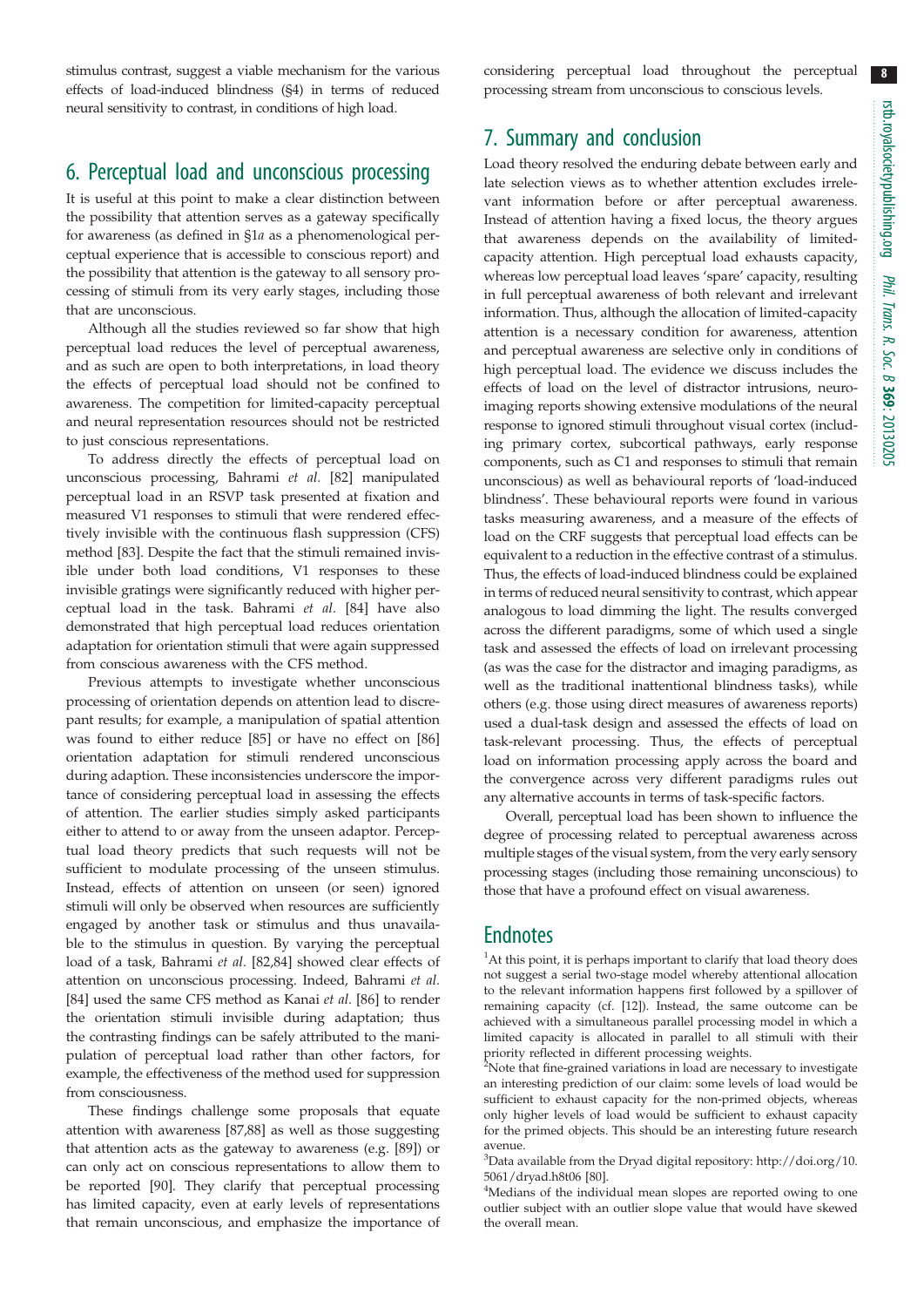# <span id="page-8-0"></span>**References**

- 1. Neisser U. 1979 The control of information pickup in selective looking. In Perception and its development: a tribute to Eleanor J. Gibson (ed. AD Pick), pp. 201 – 219. Hillsdale, NJ: Lawrence Erlbaum.
- 2. Gray JA, Wedderburn AAI. 1960 Shorter articles and notes grouping strategies with simultaneous stimuli. Q. J. Exp. Psychol. 12, 180– 184. [\(doi:10.1080/17470216008416722](http://dx.doi.org/10.1080/17470216008416722))
- 3. Moray N. 1959 Attention in dichotic listening: affective cues and the influence of instructions. Q. J. Exp. Psychol. 11, 56 – 60. ([doi:10.1080/](http://dx.doi.org/10.1080/17470215908416289) [17470215908416289](http://dx.doi.org/10.1080/17470215908416289))
- 4. Deutsch JA, Deutsch D. 1963 Attention: some theoretical considerations. Psychol. Rev. 70, 80. [\(doi:10.1037/h0039515](http://dx.doi.org/10.1037/h0039515))
- 5. Treisman A, Geffen G. 1967 Selective attention: perception or response? Q. J. Exp. Psychol. 19, 1– 17. [\(doi:10.1080/14640746708400062](http://dx.doi.org/10.1080/14640746708400062))
- 6. Driver J. 2001 A selective review of selective attention research from the past century. Br. J. Psychol. 92, 53 – 78. ([doi:10.1348/](http://dx.doi.org/10.1348/000712601162103) [000712601162103\)](http://dx.doi.org/10.1348/000712601162103)
- 7. Lavie N, Tsal Y. 1994 Perceptual load as a major determinant of the locus of selection in visual attention. Percept. Psychophys. 56, 183– 197. [\(doi:10.3758/BF03213897\)](http://dx.doi.org/10.3758/BF03213897)
- 8. Lavie N. 2012 From the mother lode to load. In From perception to consciousness—searching with Anne Treisman (eds J Wolfe, L Robertson), pp. 51 – 69. Oxford, UK: Oxford University Press.
- 9. Lavie N. 1995 Perceptual load as a necessary condition for selective attention. J. Exp. Psychol. Hum. Percept. Perf. 21, 451– 68. [\(doi:10.1037/](http://dx.doi.org/10.1037/0096-1523.21.3.451) [0096-1523.21.3.451\)](http://dx.doi.org/10.1037/0096-1523.21.3.451)
- 10. Lavie N. 2005 Distracted and confused? Selective attention under load. Trends Cogn. Sci. 9, 75 – 82. [\(doi:10.1016/j.tics.2004.12.004\)](http://dx.doi.org/10.1016/j.tics.2004.12.004)
- 11. Lavie N, Hirst A, De Fockert JW, Viding E. 2004 Load theory of selective attention and cognitive control. J. Exp. Psychol. Gen. 133, 339 – 354. ([doi:10.1037/](http://dx.doi.org/10.1037/0096-3445.133.3.339) [0096-3445.133.3.339](http://dx.doi.org/10.1037/0096-3445.133.3.339))
- 12. Kyllingsbæk S, Sy JL, Giesbrecht B. 2011 Understanding the allocation of attention when faced with varying perceptual load in partial report: a computational approach. Neuropsychologia 49, 1487 – 1497. [\(doi:10.1016/j.neuropsychologia.](http://dx.doi.org/10.1016/j.neuropsychologia.2010.11.039) [2010.11.039\)](http://dx.doi.org/10.1016/j.neuropsychologia.2010.11.039)
- 13. Cartwright-Finch U, Lavie N. 2007 The role of perceptual load in inattentional blindness. Cognition 102, 321 – 340. ([doi:10.1016/j.cognition.](http://dx.doi.org/10.1016/j.cognition.2006.01.002) [2006.01.002\)](http://dx.doi.org/10.1016/j.cognition.2006.01.002)
- 14. Lavie N, Cox S. 1997 On the efficiency of visual selective attention: efficient visual search leads to inefficient distractor rejection. Psychol. Sci. 8, 395–396. ([doi:10.1111/j.1467-9280.1997.](http://dx.doi.org/10.1111/j.1467-9280.1997.tb00432.x) [tb00432.x](http://dx.doi.org/10.1111/j.1467-9280.1997.tb00432.x))
- 15. Beck DM, Lavie N. 2005 Look here but ignore what you see: effects of distractors at fixation. J. Exp. Psychol. Hum. Percept. Perform. 31, 592-607. [\(doi:10.1037/0096-1523.31.3.592\)](http://dx.doi.org/10.1037/0096-1523.31.3.592)
- 16. Lavie N, Fox E. 2000 The role of perceptual load in negative priming. J. Exp. Psychol. Hum. Percept. Perform. 26, 1038– 1052. [\(doi:10.1037/0096-1523.](http://dx.doi.org/10.1037/0096-1523.26.3.1038) [26.3.1038\)](http://dx.doi.org/10.1037/0096-1523.26.3.1038)
- 17. Forster S, Lavie N. 2008 Attentional capture by entirely irrelevant distractors. Vis. Cogn. 16, 200 – 214. [\(doi:10.1080/13506280701465049](http://dx.doi.org/10.1080/13506280701465049))
- 18. Lavie N. 2010 Attention, distraction and cognitive control under load. Curr. Dir. Psychol. Sci. 19. 143 – 148. [\(doi:10.1177/0963721410370295\)](http://dx.doi.org/10.1177/0963721410370295)
- 19. Dehaene S, Naccache L, Cohen L, Le Bihan D, Mangin J-F, Poline J-B, Riviere D. 2001 Cerebral mechanisms of word masking and unconscious repetition priming. Nat. Neurosci. 4, 752-758. [\(doi:10.1038/89551\)](http://dx.doi.org/10.1038/89551)
- 20. Forster S, Lavie N. 2013 Distracted by your mind? Individual differences in distractibility predict mind wandering. J. Exp. Psychol. Learn. Mem. Coan. 40, 251 – 260. [\(doi:10.1037/a0034108\)](http://dx.doi.org/10.1037/a0034108)
- 21. Forster S, Lavie N. 2009 Harnessing the wandering mind: the role of perceptual load. Coanition 111. 345 – 355. [\(doi:10.1016/j.cognition.2009.02.006](http://dx.doi.org/10.1016/j.cognition.2009.02.006))
- 22. Lavie N, de Fockert JW. 2003 Contrasting effects of sensory limits and capacity limits in visual selective attention. Percept. Psychophys. 65, 202– 212. [\(doi:10.3758/BF03194795](http://dx.doi.org/10.3758/BF03194795))
- 23. Culham JC, Cavanagh P, Kanwisher NG. 2001 Attention response functions: characterizing brain areas using fMRI activation during parametric variations of attentional load. Neuron 32, 737– 745. [\(doi:10.1016/S0896-6273\(01\)00499-8](http://dx.doi.org/10.1016/S0896-6273(01)00499-8))
- 24. Shim WM, Alvarez GA, Vickery TJ, Jiang YV. 2010 The number of attentional foci and their precision are dissociated in the posterior parietal cortex. Cereb. Cortex. 20, 1341– 1349. [\(doi:10.1093/cercor/](http://dx.doi.org/10.1093/cercor/bhp197) [bhp197\)](http://dx.doi.org/10.1093/cercor/bhp197)
- 25. Scalf PE, Beck DM. 2010 Competition in visual cortex impedes attention to multiple items. J. Neurosci. Soc. Neurosci. 30, 161– 169. [\(doi:10.](http://dx.doi.org/10.1523/JNEUROSCI.4207-09.2010) [1523/JNEUROSCI.4207-09.2010\)](http://dx.doi.org/10.1523/JNEUROSCI.4207-09.2010)
- 26. Gillebert CR, Dyrholm M, Vangkilde S, Kyllingsbæk S, Peeters R, Vandenberghe R. 2012 Attentional priorities and access to short-term memory: parietal interactions. Neuroimage 62, 1551– 1562. ([doi:10.](http://dx.doi.org/10.1016/j.neuroimage.2012.05.038) [1016/j.neuroimage.2012.05.038](http://dx.doi.org/10.1016/j.neuroimage.2012.05.038))
- 27. Ohta H et al. 2012 An fMRI study of reduced perceptual load-dependent modulation of taskirrelevant activity in adults with autism spectrum conditions. Neuroimage 61, 1176– 1187. [\(doi:10.](http://dx.doi.org/10.1016/j.neuroimage.2012.03.042) [1016/j.neuroimage.2012.03.042](http://dx.doi.org/10.1016/j.neuroimage.2012.03.042))
- 28. Handy TC, Soltani M, Mangun GR. 2001 Perceptual load and visuocortical processing: event-related potentials reveal sensory-level selection. Psychol. Sci. 12, 213 – 218. [\(doi:10.1111/1467-9280.00338\)](http://dx.doi.org/10.1111/1467-9280.00338)
- 29. Pinsk MA, Doniger GM, Kastner S. 2004 Push-pull mechanism of selective attention in human extrastriate cortex. J. Neurophysiol. **92**, 622-629. [\(doi:10.1152/jn.00974.2003\)](http://dx.doi.org/10.1152/jn.00974.2003)
- 30. Yi D, Woodman GF, Widders D, Marois R, Chun MM. 2004 Neural fate of ignored stimuli: dissociable

effects of perceptual and working memory load. Nat. Neurosci. 7, 992 – 996. ([doi:10.1038/nn1294](http://dx.doi.org/10.1038/nn1294))

- 31. Xu Y. 2010 The impact of item clustering on visual search: it all depends on the nature of the visual search. *J. Vis.* **10**, 1-9. [\(doi:10.1167/10.14.24](http://dx.doi.org/10.1167/10.14.24))
- 32. Rees G, Frith CD, Lavie N. 1997 Modulating irrelevant motion perception by varying attentional load in an unrelated task. Science 278, 1616 – 1619. ([doi:10.1126/science.278.5343.1616\)](http://dx.doi.org/10.1126/science.278.5343.1616)
- 33. Parks NA, Hilimire MR, Corballis PM. 2011 Steadystate signatures of visual perceptual load, multimodal distractor filtering, and neural competition. J. Cogn. Neurosci. 23, 1113-1124. ([doi:10.1162/jocn.2010.21460](http://dx.doi.org/10.1162/jocn.2010.21460))
- 34. Parks NA, Beck DM, Kramer AF. 2013 Enhancement and suppression in the visual field under perceptual load. Front. Psychol. 4, 275. ([doi:10.3389/fpsyg.](http://dx.doi.org/10.3389/fpsyg.2013.00275) [2013.00275\)](http://dx.doi.org/10.3389/fpsyg.2013.00275)
- 35. O'Connor DH, Fukui MM, Pinsk MA, Kastner S. 2002 Attention modulates responses in the human lateral geniculate nucleus. Nat. Neurosci. 3, 1203-1209. ([doi:10.1038/nn957\)](http://dx.doi.org/10.1038/nn957)
- 36. Schwartz S, Vuilleumier P, Hutton C, Maravita A, Dolan RJ, Driver J. 2005 Attentional load and sensory competition in human vision: modulation of fMRI responses by load at fixation during taskirrelevant stimulation in the peripheral visual field. Cereb. Cortex. 15, 770– 786. [\(doi:10.1093/](http://dx.doi.org/10.1093/cercor/bhh178) [cercor/bhh178\)](http://dx.doi.org/10.1093/cercor/bhh178)
- 37. Kelly SP, Gomez-Ramirez M, Foxe JJ. 2008 Spatial attention modulates initial afferent activity in human primary visual cortex. Cereb. Cortex. 18, 2629– 2636. ([doi:10.1093/cercor/bhn022\)](http://dx.doi.org/10.1093/cercor/bhn022)
- 38. Rauss KS, Pourtois G, Vuilleumier P, Schwartz S. 2009 Attentional load modifies early activity in human primary visual cortex. Hum. Brain Mapp. 30, 1723– 1733. ([doi:10.1002/hbm.20636\)](http://dx.doi.org/10.1002/hbm.20636)
- 39. Crick F, Koch C. 1995 Are we aware of neural activity in primary visual cortex? Nature 375, 121– 123. ([doi:10.1038/375121a0](http://dx.doi.org/10.1038/375121a0))
- 40. Zeki S. 2003 The disunity of consciousness. Trends Cogn. Sci. 7, 214– 218. [\(doi:10.1016/S1364-](http://dx.doi.org/10.1016/S1364-6613(03)00081-0) [6613\(03\)00081-0](http://dx.doi.org/10.1016/S1364-6613(03)00081-0))
- 41. Mathewson KE, Gratton G, Fabiani M, Beck DM, Ro T. 2009 To see or not to see: prestimulus  $\alpha$  phase predicts visual awareness. J. Neurosci. Soc. Neurosci. 29, 2725– 2732. ([doi:10.1523/JNEUROSCI.3963-](http://dx.doi.org/10.1523/JNEUROSCI.3963-08.2009) [08.2009](http://dx.doi.org/10.1523/JNEUROSCI.3963-08.2009))
- 42. Kleinschmidt A, Büchel C, Zeki S, Frackowiak RS. 1998 Human brain activity during spontaneously reversing perception of ambiguous figures. Proc. R. Soc. Lond. B 265, 2427– 2433. ([doi:10.](http://dx.doi.org/10.1098/rspb.1998.0594) [1098/rspb.1998.0594\)](http://dx.doi.org/10.1098/rspb.1998.0594)
- 43. Tong F, Nakayama K, Vaughan TJ, Kanwisher N, Vaughan JT. 1998 Binocular rivalry and visual awareness in human extrastriate cortex. Neuron 21, 753– 759. [\(doi:10.1016/S0896-6273\(00\)80592-9](http://dx.doi.org/10.1016/S0896-6273(00)80592-9))
- 44. Zeki S, Ffytche DH. 1998 The Riddoch syndrome: insights into the neurobiology of conscious vision. Brain 121, 25 – 45. [\(doi:10.1093/brain/121.1.25\)](http://dx.doi.org/10.1093/brain/121.1.25)